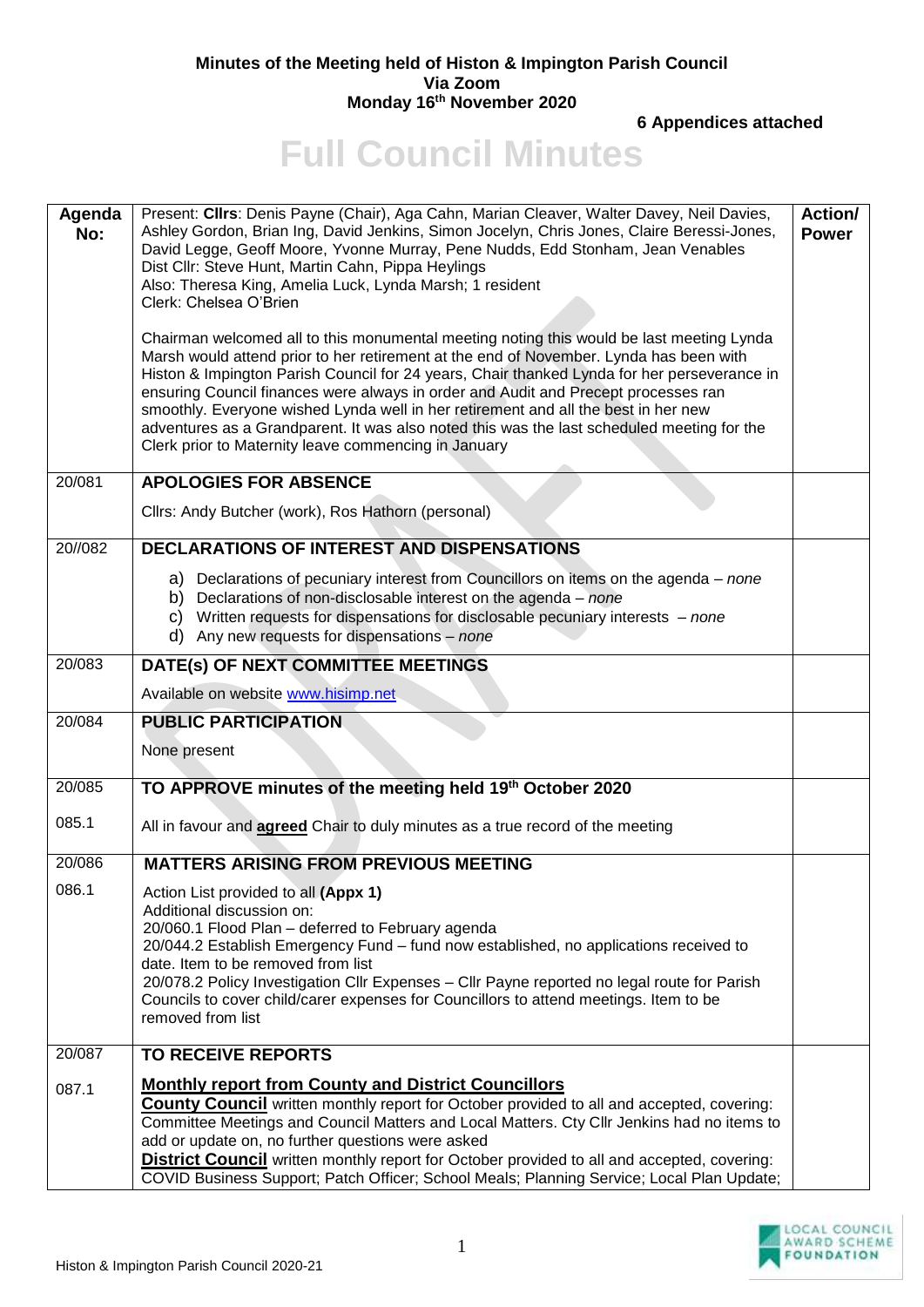|        | Housing; Policing; Environmental Health; LED Lighting Upgrade; Transport; Consultation;<br>Dates for the Diary. Noting the report was received late, District Councillors highlighted main<br>points of interest: COVID Business Support funding for rateable businesses that have had<br>to close due to COVID, those eligible should receive a letter; Local Plan Evidence shared on<br>social media; Zero Carbon Study Histon, Impington and Milton largest number of responses<br>received<br>Additional discussion on:<br><b>SCDC views on Metro Plans</b> - Dist Cllr Heylings informed SCDC aims to improve co-<br>ordination noting SCDC members on GCP Board, awaiting further information as project<br>evolves<br>Retro Fitting Solar Panels to new build houses - Dist Cllr Heylings clarified Local Plan has<br>lowest requirement for renewables, up to 10% total energy consumption which means no<br>obligation to go above. New Local Plan seeks to change this<br>School Meals - members congratulated collaboration between Dist Cllrs, HI Community and<br>Neil Davies on community fundraising efforts to ensure children eligible have school meals<br>during half term                                                                                                                                                                                                                                                                                               |            |
|--------|---------------------------------------------------------------------------------------------------------------------------------------------------------------------------------------------------------------------------------------------------------------------------------------------------------------------------------------------------------------------------------------------------------------------------------------------------------------------------------------------------------------------------------------------------------------------------------------------------------------------------------------------------------------------------------------------------------------------------------------------------------------------------------------------------------------------------------------------------------------------------------------------------------------------------------------------------------------------------------------------------------------------------------------------------------------------------------------------------------------------------------------------------------------------------------------------------------------------------------------------------------------------------------------------------------------------------------------------------------------------------------------------------------------------------------------------------------------------------------------------|------------|
| 087.2  | <b>Clerk's Report (Appx 2)</b> copied to all and accepted. Additional discussion on:<br>Clerk highlighted staff changes and email contact details for staff and Committees they are<br>covering from January - April. During this time, Councillors are encouraged to maximise use<br>of Workshops with items for decision to be taken to scheduled meetings to ease the pressure<br>on staff resources. Committee and Working Group Chairs are advised to check with the<br>Office team prior to scheduling additional meetings during this time if staff attendance is<br>required<br>Clarity sought and confirmed, Councillors can take minutes at meetings if staff are not<br>available to attend                                                                                                                                                                                                                                                                                                                                                                                                                                                                                                                                                                                                                                                                                                                                                                                      |            |
| 087.3  | <b>Chairs Report (Appx 3)</b> copied to all and accepted. No further question on content of the<br>report discussed<br>During this item Cllr Legge raised concern with a recent publication from HI Hub on COVID in<br>village schools. Cllr Legge queried whether the Parish Council should be distancing from HI<br>Hub content. Cllr Payne clarified article was approved by HI Hub prior to review with the<br>Schools, Foundation Heads and Cllr Jenkins confirming content was factual prior to<br>publication. Decision is to be reviewed by HI Hub with a response due to be published. Cllr<br>Beressi-Jones confirmed at a recent Governors meeting at IVC, dissatisfaction was<br>expressed at the tone and stigmatism of the article. Cllr Payne to feedback detail to HI Hub<br>for inclusion in their internal review.                                                                                                                                                                                                                                                                                                                                                                                                                                                                                                                                                                                                                                                        | <b>DWP</b> |
| 20/088 | <b>WORKING PARTY/TASK &amp; FINISH GROUP REPORTS</b>                                                                                                                                                                                                                                                                                                                                                                                                                                                                                                                                                                                                                                                                                                                                                                                                                                                                                                                                                                                                                                                                                                                                                                                                                                                                                                                                                                                                                                        |            |
| 088.1  | Neighbourhood Plan - Referendum Version (V4) available to view on both SCDC and<br>www.hiplan.net<br>A14 Action Group - agreed group to be dissolved with outstanding landscaping matters to<br>be transferred to Environment Committee<br>Kings Meadow main contact has now moved away from Impington, no active members.<br>Agreed group to remain in abeyance<br><b>Newsletter Editorial</b> – December edition confirmed, print slot booked 9 <sup>th</sup> December<br><b>Drainage Working Party - review of flood plan to be deferred to February 2021</b><br><b>Climate Emergency - Energy Efficiency informal meeting held 11<sup>th</sup> November. Project</b><br>cost (estimates) required to be presented to Finance & Assets Committee to ensure sufficient<br>funds can be allocated when Capital Bid Projects are received<br><b>East Impington</b> – next informal meeting due $27th$ November covering ecology and<br>biodiversity. Cllr Jones reported on successful meeting with Histon Football Club and<br>Impington Village College regarding development of sites and facilities. Cllr Nudds wished to<br>be kept informed of meetings to ensure Environment Committee aspirations could be<br>included within the discussions<br><b>Public Art</b> – Cllr Nudds reported on progress with Theories of Home Project with update<br>expected at Environment Committee 17th November<br>To note working Parties to submit budget requests by 27 <sup>th</sup> November |            |
| 088.2  | <b>Committee Chair Reports</b>                                                                                                                                                                                                                                                                                                                                                                                                                                                                                                                                                                                                                                                                                                                                                                                                                                                                                                                                                                                                                                                                                                                                                                                                                                                                                                                                                                                                                                                              |            |
|        | Environment Committee informal workshop held 28 <sup>th</sup> October via Zoom, next meeting                                                                                                                                                                                                                                                                                                                                                                                                                                                                                                                                                                                                                                                                                                                                                                                                                                                                                                                                                                                                                                                                                                                                                                                                                                                                                                                                                                                                |            |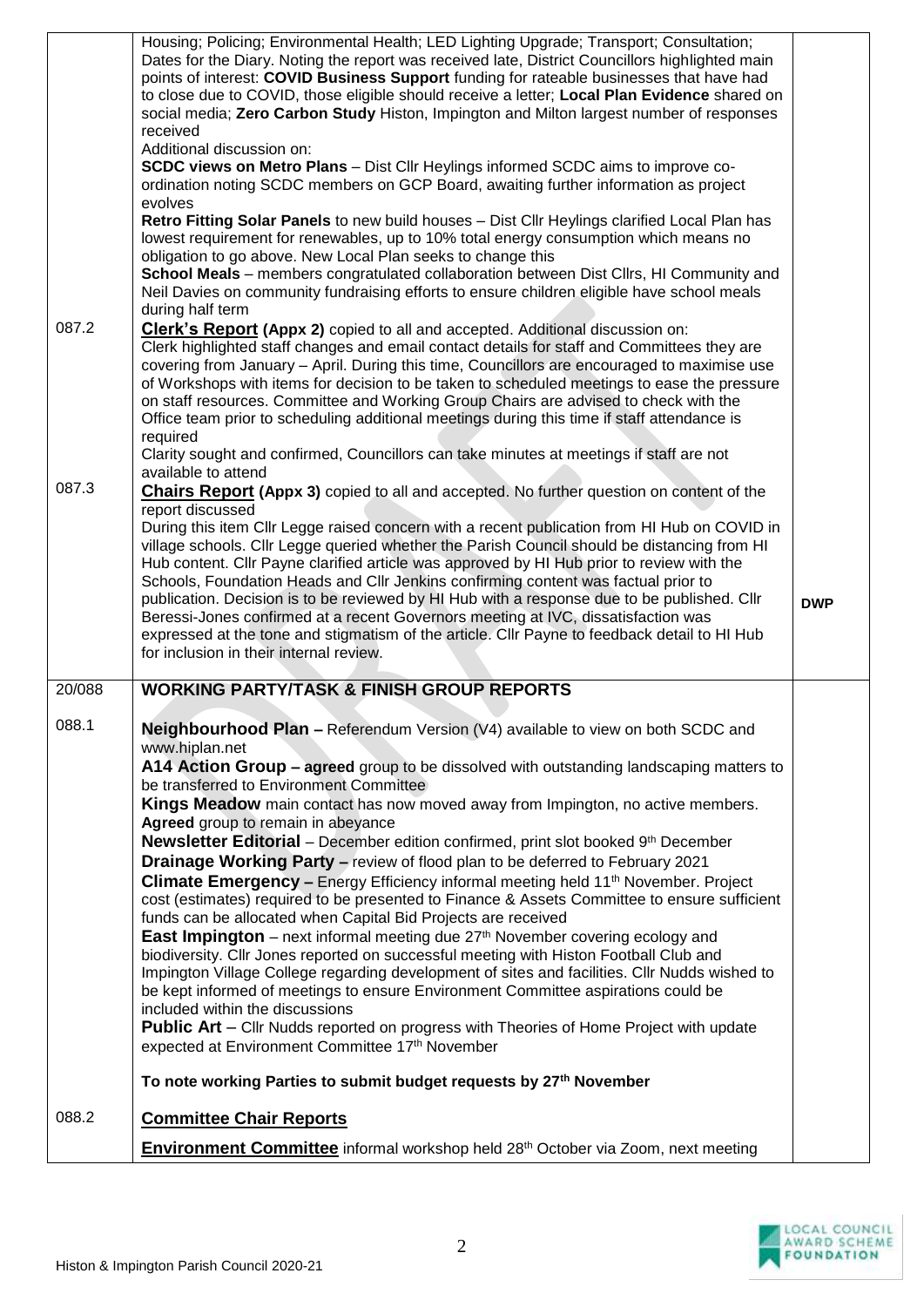|        | due 17th November<br>1 vacancy – to elect new member. All in favour and agreed item to be delegated to<br>Environment Committee to fulfil vacancy                                                                                                                                                                                                                                                                                                                                                                                                                 |             |
|--------|-------------------------------------------------------------------------------------------------------------------------------------------------------------------------------------------------------------------------------------------------------------------------------------------------------------------------------------------------------------------------------------------------------------------------------------------------------------------------------------------------------------------------------------------------------------------|-------------|
| 20/089 | TO ACCEPT COMMITTEE REPORTS note actions and agree                                                                                                                                                                                                                                                                                                                                                                                                                                                                                                                |             |
| 089.1  | <b>Planning Committee</b> – draft minutes 20 <sup>th</sup> October, 10 <sup>th</sup> November provided to all and<br>accepted. Next meeting due 1 <sup>st</sup> December<br>2 vacancies - to elect new members, noted                                                                                                                                                                                                                                                                                                                                             |             |
| 089.2  | <b>Finance &amp; Assets Committee</b> – draft minutes 26 <sup>th</sup> October provided to all and accepted.<br>Next meeting due 8th December                                                                                                                                                                                                                                                                                                                                                                                                                     |             |
|        | <b>Capital Spend Policy</b> – reviewed and approved by Finance & Assets Committee provided to<br>all for information only. Members requested a further review at the next Finance & Assets<br>Committee to ensure the policy allows for flexibility and clarity on 12 month condition for<br>outstanding projects                                                                                                                                                                                                                                                 | F&A<br>Comm |
|        | Risk Management Plan - reviewed and approved by Finance & Assets Committee, provided<br>to all for information only                                                                                                                                                                                                                                                                                                                                                                                                                                               |             |
|        | Financial Strategy - final review by Finance & Assets Committee due at next meeting, 8th<br>December                                                                                                                                                                                                                                                                                                                                                                                                                                                              | F&A<br>Comm |
| 089.3  | <b>Recreation Committee</b> – draft minutes $2^{nd}$ November provided to all and accepted.<br>Informal workshop due 30 <sup>th</sup> November, next Committee meeting due 25 <sup>th</sup> January 2021                                                                                                                                                                                                                                                                                                                                                          |             |
|        | Cllrs Davies and Ing declared a non-pecuniary interest as sports club representatives and<br>abstained from the discussion and vote                                                                                                                                                                                                                                                                                                                                                                                                                               |             |
|        | Sports Club and Facility Charges - (Appx 4) Recommendation at Recreation Committee to<br>be sanctioned by Full Council: Proposed Cllr Jenkins, seconded Cllr Murray to increase<br>charges by 2% in line with inflation. Error in wording on agenda noting Recreation Committee<br>only reviewed and recommended increase on Sports Club Charges.<br>Cllr Jones proposed a revised motion: Sport Clubs charges to increase by 2% in line with<br>inflation - Proposed Cllr Jones, Seconded Cllr Stonham, 8 in favour, 4 against, 2 abstentions,<br>motion carried |             |
|        | CIIr Jenkins proposed motion as agenda: Sports Club and Facility Charges to increase by 2%<br>in line with inflation - Proposed Cllr Jenkins, Seconded Cllr Murray, 5 in favour, 8 against, 3<br>abstentions - motion not carried.<br>Motion taken to vote: Sport Clubs charges to increase by 2% in line with inflation - Proposed<br>Cllr Jones, Seconded Cllr Stonham - 13 in favour motion carried and approved                                                                                                                                               |             |
|        | 12 New Road to review and accept quotes for emergency structural and landscaping works<br>required paper provided to all (Appx 5). Four contractors approached for quotes, only two<br>have been received. Noting urgency of works, Council agreed to proceed with two quotes<br>noting Financial Regulation 11.1ii. Proposed Cllr Ing, Seconded Cllr Stonham all in favour to<br>accept recommendation of RFO with a total expenditure of £7066 +VAT                                                                                                             |             |
|        | HI Active Leisure and Recreation Needs project update paper provided to all. Cllr Ing<br>verbally updated all on progress made to date and workshop due 30 <sup>th</sup> November                                                                                                                                                                                                                                                                                                                                                                                 |             |
|        | 1 vacancy - to elect new members, noted                                                                                                                                                                                                                                                                                                                                                                                                                                                                                                                           |             |
| 089.4  | Highways Committee - draft minutes 9 <sup>th</sup> November provided to all and accepted. Informal<br>workshop scheduled 3rd December, next meeting due 8th December                                                                                                                                                                                                                                                                                                                                                                                              |             |
| 20/090 | TO RECEIVE FINANCE & ADMINISTRATION REPORT (Appx 6)                                                                                                                                                                                                                                                                                                                                                                                                                                                                                                               |             |
| 090.1  | To note payment of accounts under delegated approval as outlined in RFO report provided<br>to all, noted                                                                                                                                                                                                                                                                                                                                                                                                                                                          |             |
| 090.2  | To approve payment of outstanding accounts due as outlined in RFO report including                                                                                                                                                                                                                                                                                                                                                                                                                                                                                |             |

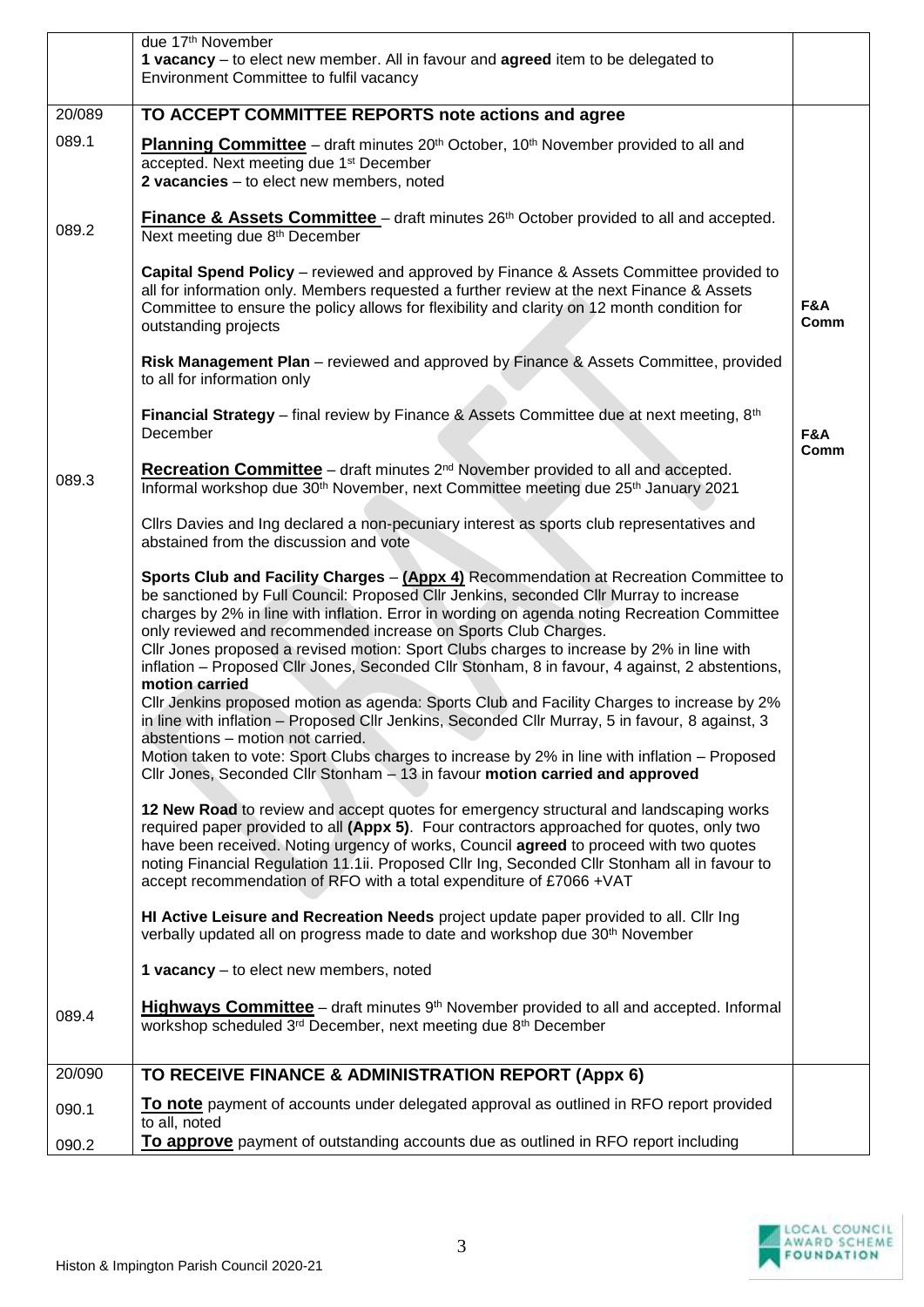| 090.3               | additional payment for Ashton Legal, proposed Cllr Davies, seconded Cllr Cleaver all in<br>favour and approved                                                                                                                                                                                                                                                                                                                                                                                                                                                                                                                                                                                                          |                             |
|---------------------|-------------------------------------------------------------------------------------------------------------------------------------------------------------------------------------------------------------------------------------------------------------------------------------------------------------------------------------------------------------------------------------------------------------------------------------------------------------------------------------------------------------------------------------------------------------------------------------------------------------------------------------------------------------------------------------------------------------------------|-----------------------------|
|                     | To report on amounts paid in, noted                                                                                                                                                                                                                                                                                                                                                                                                                                                                                                                                                                                                                                                                                     |                             |
| 20/091              | <b>STAFF MATTERS</b>                                                                                                                                                                                                                                                                                                                                                                                                                                                                                                                                                                                                                                                                                                    |                             |
| 091.1               | <b>Appointment of RFO</b> to formally appoint Mrs T King as RFO for Histon & Impington Parish<br>Council from 1 <sup>st</sup> December 2020. Proposed Cllr Payne, seconded Cllr Cleaver all in favour<br>and agreed. All congratulated Mrs King on her new appointment and wished her all the best<br>in her new role                                                                                                                                                                                                                                                                                                                                                                                                   |                             |
| 091.2               | <b>Transfer of Clerks Delegations</b> to agree to transfer Clerks Delegation to RFO from<br>January - April 2021. Proposed Cllr Payne, seconded Cllr Venables all in favour and agreed                                                                                                                                                                                                                                                                                                                                                                                                                                                                                                                                  |                             |
| $\overline{20/092}$ | <b>OTHER MATTERS</b>                                                                                                                                                                                                                                                                                                                                                                                                                                                                                                                                                                                                                                                                                                    |                             |
| 092.1               | <b>Connections Bus</b> minutes from AGM provided to all for information only<br>Report from Youth Liaison Officer provided to all for information only. Cllr Jocelyn was<br>thanked by all for attending and report                                                                                                                                                                                                                                                                                                                                                                                                                                                                                                     |                             |
| 092.2               | <b>Cambridgeshire Constabulary - Proposed Changes to Neighbourhood Policing</b><br>staffing consultation - full details available here<br>Comments to be submitted by 20 <sup>th</sup> November. To review and <b>agree</b> process for responding.<br>Cllr Ing wished it noted the role of the PCSO has been of great benefit to Histon & Impington<br>and the Parish Council in local policing matters and incidents. Cllr Ing urged the Council to<br>respond to consultation expressing concern for the proposed cuts and impact they will have<br>on local policing. All in favour and agreed to delegate response to Cllr Ing and Clerk                                                                           | <b>BSI/</b><br><b>Clerk</b> |
| 092.3               | Public Bodies (Admission to Meetings) Act 1960 Exclusion of the Press and Public - to<br>resolve that in accordance with Section 1(2) of the Public Bodies (Admission to<br>Meetings) Act 1960 and by reason of the confidential nature of the remainder of the<br>business, the Press and the Public be excluded from the Meeting - Cllr Jenkins<br>abstained from vote, all in favour and agreed. Resident and Dist Cllrs left the meeting for the<br>remainder of items.                                                                                                                                                                                                                                             |                             |
| 092.4               | <b>Community Park, Milton Road</b> Project update from Carter Jonas and review of<br>Conditional Purchase Agreement Conditions. Email update received 16 <sup>th</sup> November<br>circulated to all covering:<br>Dialogue with landowners to progress variation to Tripartite agreement<br>- No specific feedback regarding Call for Sites<br>Aspirations to log planning application end of Q1 2021 following further community<br>consultation<br>Following debate, it was <b>agreed</b> Council to note update. Noting this was the last scheduled<br>meeting of the year, any decision required that is time sensitive from now until January will<br>need to be discussed at an extra ordinary meeting of Council |                             |
| 092.5               | Public Bodies (Admission to Meetings) Act 1960 Re-admittance of the Press and the<br>Public - to resolve that the confidential business having been concluded, the Press<br>and the Public be re-admitted to the Meeting. All in favour and agreed                                                                                                                                                                                                                                                                                                                                                                                                                                                                      |                             |
| 20/093              | HOW TO COMMUNICATE MEETING DECISIONS AND MATTERS FOR NEXT<br><b>AGENDA</b>                                                                                                                                                                                                                                                                                                                                                                                                                                                                                                                                                                                                                                              |                             |
| 093.1               | Website article: Staff Changes, PCSO Consultation<br><b>Next/Future agenda: None requested</b>                                                                                                                                                                                                                                                                                                                                                                                                                                                                                                                                                                                                                          |                             |
| 20/080              | <b>Next Full Council: Histon &amp; Impington Parish Council</b>                                                                                                                                                                                                                                                                                                                                                                                                                                                                                                                                                                                                                                                         |                             |
|                     | Monday 18th January 2021 7.30pm, via Zoom                                                                                                                                                                                                                                                                                                                                                                                                                                                                                                                                                                                                                                                                               |                             |
|                     | Meeting closed: 9.30pm                                                                                                                                                                                                                                                                                                                                                                                                                                                                                                                                                                                                                                                                                                  |                             |
|                     | <b>Appendix 1: Action List</b>                                                                                                                                                                                                                                                                                                                                                                                                                                                                                                                                                                                                                                                                                          |                             |